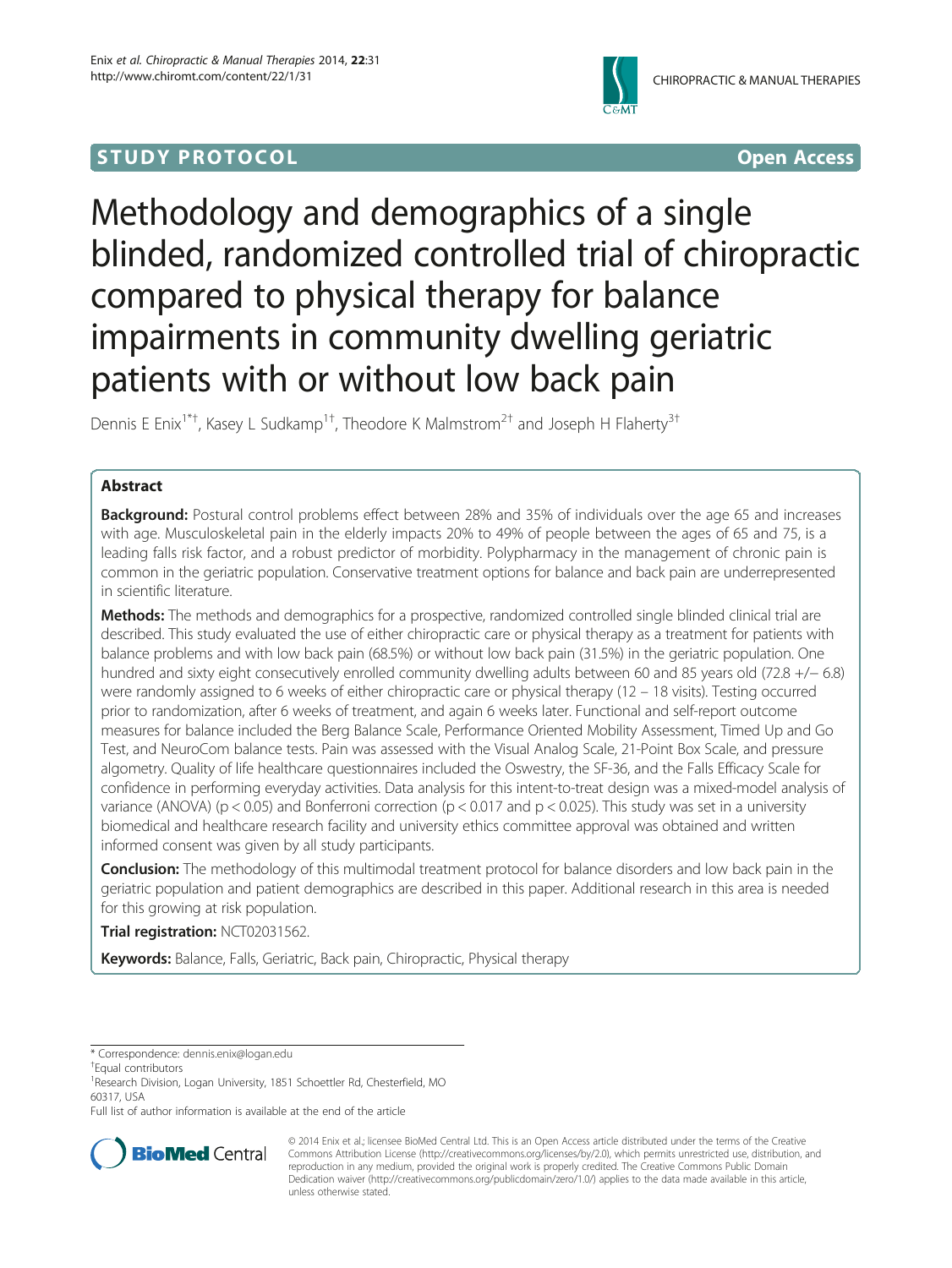# Background

Low back pain (LBP) is an important clinical, socioeconomic, and public health problem and is the most frequently reported musculoskeletal condition, effecting between 20%-49% of adults over the age of 65 [\[1](#page-7-0)-[5\]](#page-7-0). In the 2002 National Center for Health Statistics National Health Interview Survey of 31,044 adults, 49 percent of individuals over the age of 65 reported back pain within the past year, while 26.4 percent reported having at least one day of back pain within the past three months [\[4](#page-7-0)], with estimates of a lifetime prevalence affecting over 85 percent of individuals [\[3](#page-7-0)-[5\]](#page-7-0). It continues to be one of the top contributing factors in number of years lived with disability, with falls listed as one of the top causes of years of life lost due to premature mortality [[5,6\]](#page-7-0). The two are linked as LBP is related to a 2-fold increase in risk of falling and an increased difficulty performing daily living activities [\[7](#page-7-0)]. Repeated bouts of back pain impact the daily functioning of the elderly patient and the presence of LBP is strongly linked to an increase in fall risk [\[2,7,8](#page-7-0)]. Within the population of communitydwelling older adults, between 30% and 40% fall at least once per year and fall related injuries are a leading cause of hospitalization in the United States [\[6,9](#page-7-0)].

The pathology of LBP related balance problems in the elderly is multifactorial including inhibition of core stabilizing muscles, multifidus muscle atrophy, altered muscle activation patterns, loss of proprioception, and an inability to control normal postural sway [[10-13\]](#page-7-0). Recurring falls has been reported in older adults who have increased postural sway and narrow stances [[14\]](#page-7-0). Individuals with LBP have modified postural strategies when they experience situations that tax their dynamic balance and limits of stability [\[15\]](#page-7-0). They tend to exhibit altered response patterns characterized by reduced peak trunk torque, increased co-activation of proximal musculature and enhanced distal muscle activation [[16\]](#page-7-0). The ability to maintain standing balance depends on the functions of the visual, vestibular, and somatosensory systems but also requires proper sensory-motor integration [[17\]](#page-7-0).

There is evidence that the most effective treatment strategy for LBP and balance problems in older adults consists of a multimodal approach of exercise [[18\]](#page-7-0), manual therapy [\[19\]](#page-7-0), and behavioral modification programs [[19\]](#page-7-0). A review of 40 randomized controlled trials combining different interventions showed a significant reduction in the risk and rate of falls when multiple therapies were utilized [[19\]](#page-7-0). Exercise programs alone have shown to reduce fall rates in older people by 17% [[20\]](#page-7-0). Spinal manipulation as a method of restoring normal motion of the lumbar spine and pelvis has been investigated in several studies [[21-23](#page-7-0)]. Normal sagittal spinal alignment has been shown to play an important role in the reduction of fall risk [[24\]](#page-7-0). Hawk et al.

published feasibility clinical trials looking at the effects of chiropractic care on balance, dizziness and chronic pain in the elderly [[25,](#page-7-0)[26\]](#page-8-0). There is a need for further investigations on the effects of chiropractic on pain and balance. The methods and demographics for a prospective, randomized controlled single blinded clinical trial are described. This randomized controlled clinical trial compared chiropractic care to physical therapy as a treatment for geriatric patients with balance problems with or without low back pain.

#### Methods

This prospective clinical trial study consecutively enrolled and randomly assigned participants between the ages of 60 to 85 years into either a chiropractic treatment group or a physical therapy treatment group. A computer program was used to randomize participants to receive either 6 weeks of treatment (12–18 visits) in either the chiropractic care group or physical therapy group. All participants had self-reported balance problems with or without low back pain. This study was a collaboration with the Saint Louis University (SLU) Division of Geriatric Medicine and conducted at the SLU Biomedical and Healthcare Research Facility. Logan University and Saint Louis University School of Medicine ethics committee approval was obtained for this study and written consent was obtained from all study participants and CONSORT statement guidelines for collecting data were followed.

Participants were recruited from the outpatient clinic and clinical practices of geriatric physicians in the Department of Internal Medicine, Division of Geriatric Medicine at Saint Louis University School of Medicine. Participants also were recruited through retirement centers, churches, grocery stores, community centers, etc. within the St. Louis metropolitan region (within a 50 mile radius of SLU, in both MO and IL). Recruitment in retirement centers and churches and other facilities sometimes involved investigators visiting the establishments to give brief presentations about the study and/or to be available to answer questions in-person from individuals who may be interested in participating in the study. There were newspapers advertisements about this study, too. Recruitment flyers were posted in the outpatient clinics of Geriatric Medicine and in retirement centers and churches within the St. Louis metropolitan region. A study brochure was available for prospective patients at recruitment sites (e.g., clinics, retirement centers, churches, etc.). A letter from the study physician was sent to local colleagues/physicians to inform them of this study and to provide them with materials to distribute to their patients and/or to publicize the study at their clinics/offices. To encourage participation in all of the follow up tests, subjects were given a \$20.00 gift card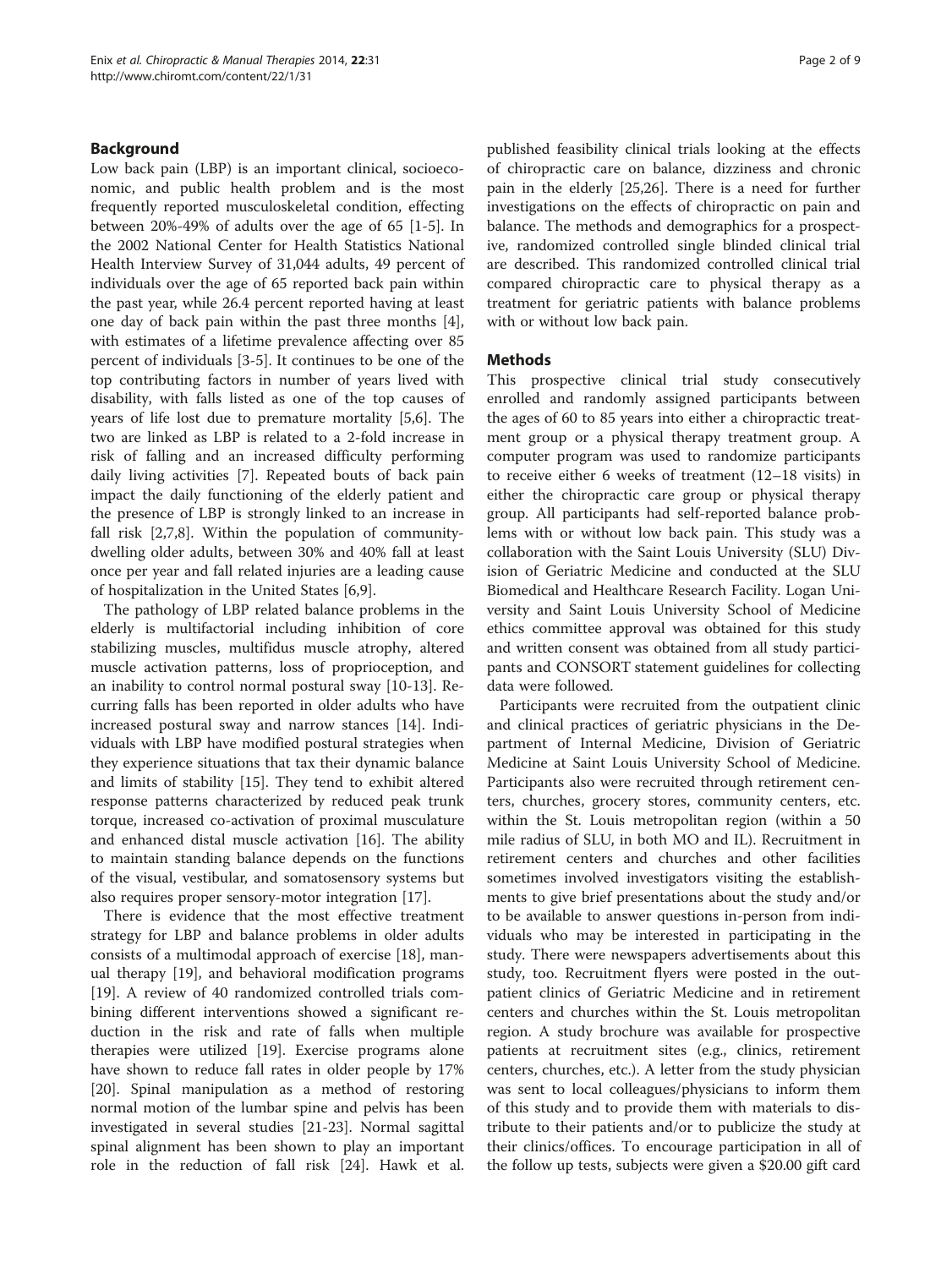each time they completed a follow-up testing session at 6 and 12 weeks. Every effort was made to coordinate patient schedules with their transportation availability.

#### Inclusion criteria

Study participants were community dwelling individuals between the ages of 60–85 with self-reported balance problems. Balance problems are defined as the inability to keep one's center of gravity over the base of support during both static and dynamic situations.

### Exclusion criteria

Study participants were ineligible if they had a history of recent (<6 months) orthopedic fracture or surgery, recent neoplasm (excluding minor skin cancers), acute infectious disease, or non-mechanical low back pain. Patients were also excluded who had unstable peripheral vascular disease and or cardiac disease requiring recent hospitalization (<6 months) ago. Participants also had to be ambulatory with or without an assistive device and could not have Meniere's disease, vertigo, or vestibular disorders or a recent history of substance abuse. Patients currently using antipsychotics, anxiolytics, and sedative/ hypnotics were also excluded. Patients that were receiving ongoing care by a chiropractor or physical therapist were not enrolled into the study.

#### Patient screening and consenting

The clinical trial coordinator initially screened interested parties by phone for eligibility criteria. Individuals who passed the initial screening process met with the nurse coordinator who obtained medical and surgical history, falls history and fear of falling, current exercise program, and demographic information (age, sex, ethnicity, years of education, smoking history, and alcohol consumption) (Tables 1 and 2). The use of prescription and over the

|  |  |  |  |  |  |  |  | Table 1 Patient demographics at time of enrollment |  |
|--|--|--|--|--|--|--|--|----------------------------------------------------|--|
|--|--|--|--|--|--|--|--|----------------------------------------------------|--|

| <b>Characteristics</b> | Physical therapy<br>$n = 85(50.6%)$ | Chiropractic<br>care<br>$n = 83(49.4%)$ | <b>Total</b><br>$n = 168$ |  |
|------------------------|-------------------------------------|-----------------------------------------|---------------------------|--|
| Age, mean (SD)         | $72.9 \pm 6.9$                      | $72.8 \pm 6.8$                          | $72.8 \pm 6.8$            |  |
| Range (median)         | $85 - 60(73.5)$                     | $85 - 60(71.5)$                         | $85 - 60(73)$             |  |
| Gender                 |                                     |                                         |                           |  |
| Male                   | 29.4%                               | 30.1%                                   | 29.8%                     |  |
| Female                 | 70.6%                               | 69.9%                                   | 70.2%                     |  |
| Ethnicity              |                                     |                                         |                           |  |
| Caucasian              | 87.2%                               | 94.9%                                   | 91.0%                     |  |
| African American       | 10.3%                               | 5.1%                                    | 7.7%                      |  |
| Other                  | 2.5%                                | 0%                                      | 1.3%                      |  |
| Education, mean (SD)   | $16.6 \pm 2.1$                      | $15.6 \pm 2.3$                          | $16.1 \pm 2.2$            |  |
| Exercised              | 71.4%                               | 75.0%                                   | 63.7%                     |  |

SD, standard deviation; education in years.

# Table 2 Medical surgical history

| $(46.1\%)$ |            |            |
|------------|------------|------------|
|            |            | $(47.1\%)$ |
| $(46.1\%)$ | $(44.0\%)$ | $(45.0\%)$ |
| $(10.5\%)$ | (10.7%)    | $(10.6\%)$ |
| $(60.2\%)$ | $(60.5\%)$ | (60.4%)    |
| $(3.6\%)$  | (12.3%)    | (7.9%)     |
| $(6.0\%)$  | $(6.2\%)$  | $(6.1\%)$  |
| $(18.1\%)$ | $(8.6\%)$  | $(13.4\%)$ |
| $(3.6\%)$  | (4.9%)     | $(4.3\%)$  |
| (2.4%)     | $(8.6\%)$  | (5.5%)     |
| $(1.2\%)$  | $(4.9\%)$  | $(3.0\%)$  |
| $(10.8\%)$ | $(13.6\%)$ | (12.2%)    |
| (2.4%)     | (2.5%)     | (2.4%)     |
| (8.4%)     | $(8.6\%)$  | (8.5%)     |
| $(67.1\%)$ | (73.5%)    | $(70.2\%)$ |
| $(59.0\%)$ | $(50.6\%)$ | $(54.9\%)$ |
| (14.5%)    | (3.7%)     | $(9.1\%)$  |
| $(0.0\%)$  | $(1.2\%)$  | (0.6% )    |
| $(1.2\%)$  | (2.5%)     | (1.8%)     |
| (2.4%)     | (2.5%)     | (2.4% )    |
| $(6.1\%)$  | $(5.0\%)$  | (5.6%)     |
| $(9.8\%)$  | $(13.8\%)$ | (11.7%)    |
| (2.4%)     | $(0.0\%)$  | $(1.2\%)$  |
| $(6.1\%)$  | (11.3%)    | $(8.6\%)$  |
| (41.5%)    | $(35.0\%)$ | (38.3%)    |
|            |            | $(48.1\%)$ |

counter medications and supplements were also recorded. The nurse trial coordinator reviewed the study details with participants and obtained written informed consent. Patient medical records were reviewed by the geriatric physician and nurse coordinator prior to patient acceptance into the study. After participants completed functional performance tests and self-report questionnaires, they were randomized into their treatment groups. Participants were re-tested upon completion of treatments at week six and again six weeks later. Testing was performed by an individual blinded to the treatment group assignment.

#### Outcome measures

Participants completed both functional performance tests and self-report questionnaires related to balance, pain, and quality of life (Table [3\)](#page-3-0). Testing was performed at baseline, after 6 weeks of care, and at 12 weeks. Selfreported questionnaires used were the Falls Efficacy Scale (FES), Tampa Kinesiophobia Scale, Visual analogue scale (VAS), the 21-point Box Pain Scale, the Oswestry Questionnaire, SF-36 Questionnaire. Balance tests included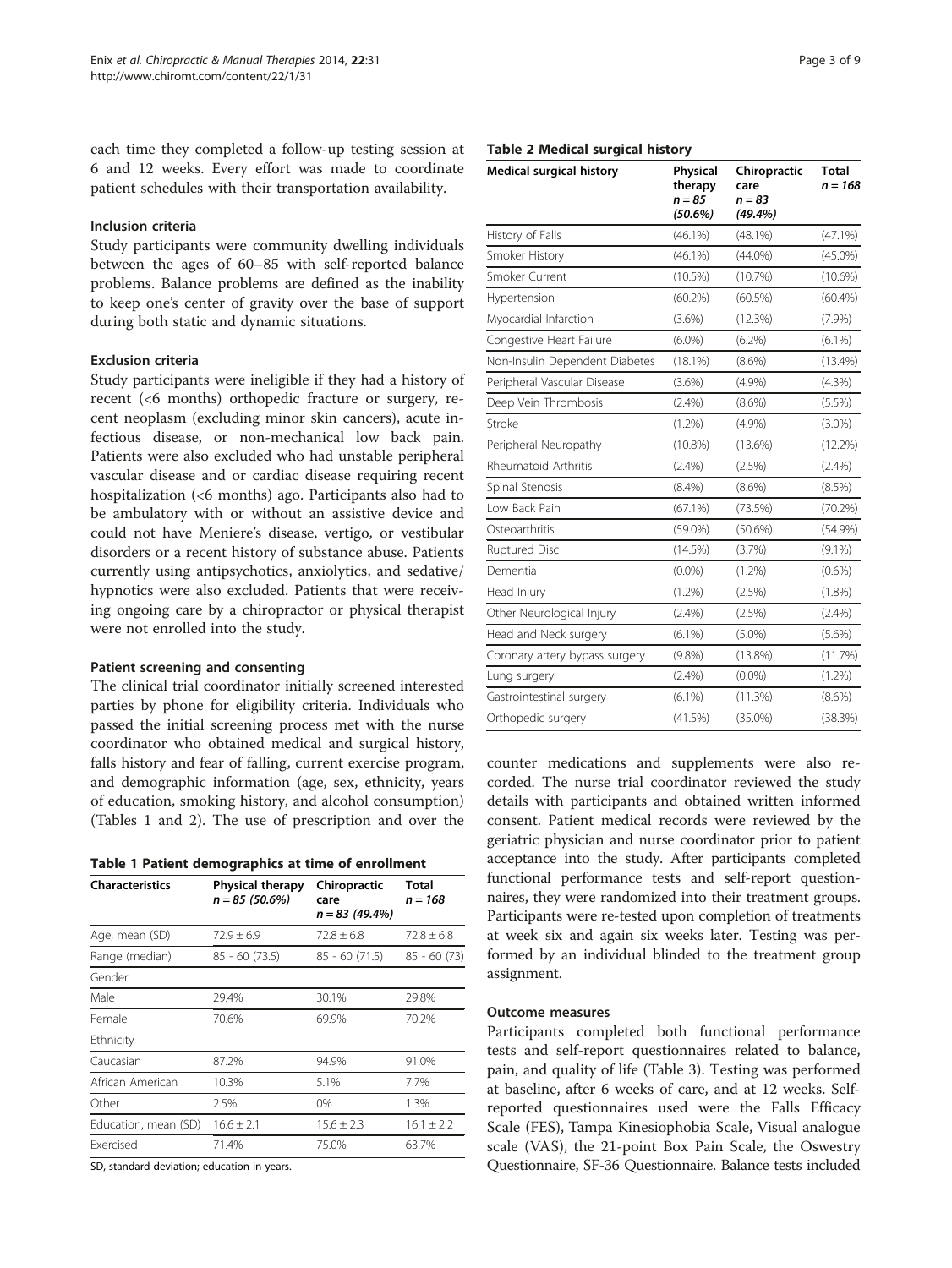<span id="page-3-0"></span>

|  |  |  |  |  | Table 3 Subjective and objective measurements |
|--|--|--|--|--|-----------------------------------------------|
|--|--|--|--|--|-----------------------------------------------|

| Test                                        | Variable                                    | Time points          |  |  |  |
|---------------------------------------------|---------------------------------------------|----------------------|--|--|--|
| Performance Oriented<br>Mobility Assessment | Balance and gait                            | Baseline, 6/12 weeks |  |  |  |
| Berg Balance Scale                          | Static and dynamic -<br>balance             | Baseline, 6/12 weeks |  |  |  |
| NeuroCom Limits of<br><b>Stability Test</b> | Ability to control<br>sway - balance        | Baseline, 6/12 weeks |  |  |  |
| NeuroCom Mod CTSIB                          | Balance                                     | Baseline, 6/12 weeks |  |  |  |
| Timed Get up and Go Test                    | Gait                                        | Baseline, 6/12 weeks |  |  |  |
| Falls Efficacy Scale                        | Fear of falling                             | Baseline, 6/12 weeks |  |  |  |
| Oswestry Disability Index                   | Low back disability                         | Baseline, 6/12 weeks |  |  |  |
| SF-36 Questionnaire                         | Health related<br>quality of life           | Baseline, 6/12 weeks |  |  |  |
| Tampa Kinesiophobia Scale                   | Fear of movement                            | Baseline, 6/12 weeks |  |  |  |
| Visual Analog Scale                         | Pain level - current                        | Baseline, 6/12 weeks |  |  |  |
| 21 point Box Scale                          | Pain - worst, least,<br>usual, days in pain | Baseline, 6/12 weeks |  |  |  |

the Berg Balance Scale, The Timed Get up and Go (TGUG) test, Performance-oriented mobility assessment (POMA), and NeuroCom Balance assessment tests which included the Limits of Stability (LOS) Test and Modified Clinical test for the sensory integration of Balance (Mod CTSIB). The outcome tests were administered by an investigator blinded to participant treatment condition. All study examiners were trained on the use of the NeuroCom balance master equipment and inter-rater reliability was verified. Participants were also given a 2–3 minute tutorial on the NeuroCom force plate prior to the beginning of their baseline tests in order to minimize any learning effect that might occur. A flow chart outlining the assessment, testing, randomization, and treatment for study participants is shown in Figure 1.

### Self-reported questionnaires

- The Falls Efficacy Scale (FES) is a validated instrument with good test-retest reliability (Pearson's correlation 0.71) that measures fear of falling and is a measure of functional decline among the elderly. The highest FES scores characterizing lower self-efficacy or confidence are seen in people avoiding essential activities of daily living because of fear of falling [[27](#page-8-0),[28](#page-8-0)].
- Visual analogue scale (VAS) The VAS is a 0 to 10 scale that reliably measures subjective pain experience and is used extensively in musculoskeletal pain studies [[29,30\]](#page-8-0). Increased VAS pain scores correlate with increased self-rated disability [\[31\]](#page-8-0).
- The 21-point box scale assesses current, past and usual pain with a series of horizontal boxes labeled from 0–100 in 5-point increments with verbal anchors at 0 ("No Pain") and 100 ("Pain as bad as it could be").



This scale has been validated and is recommended for pain assessment in older adults [\[31,32\]](#page-8-0).

- The Oswestry Questionnaire evaluates changes in patient function and evaluates capability to perform day-to-day activities or the level of impairment occurring as a result of a spinal condition and has a reliability coefficient ranging from 0.83 to 0.99. A score of 0 on the questionnaire indicates the complete absence of a disability, whereas 100 indicates an incapacitating condition [\[33](#page-8-0)].
- The SF-36 Ouestionnaire is a generic health questionnaire that is used in conjunction with disease-specific questionnaires to obtain a wide perspective of the burden of patient ill health. The responsiveness of the SF-36 questionnaire can be a useful adjunct in the assessment of patients with low back pain when combined with disease-specific questionnaires [[34](#page-8-0)].
- Tampa Scale for Kinesiophobia is a measure of how a patient's fear of movement relates to their fear of re-injury. The patient rates 17 statements that indicate whether movement related pain is a warning for re-injury. Several studies have found the scale to be a valid and reliable psychometric measure [[35](#page-8-0)-[37](#page-8-0)].

### Balance tests

• The Berg Balance Scale (BBS) is a functional test that assesses a patient's ability to maintain balance,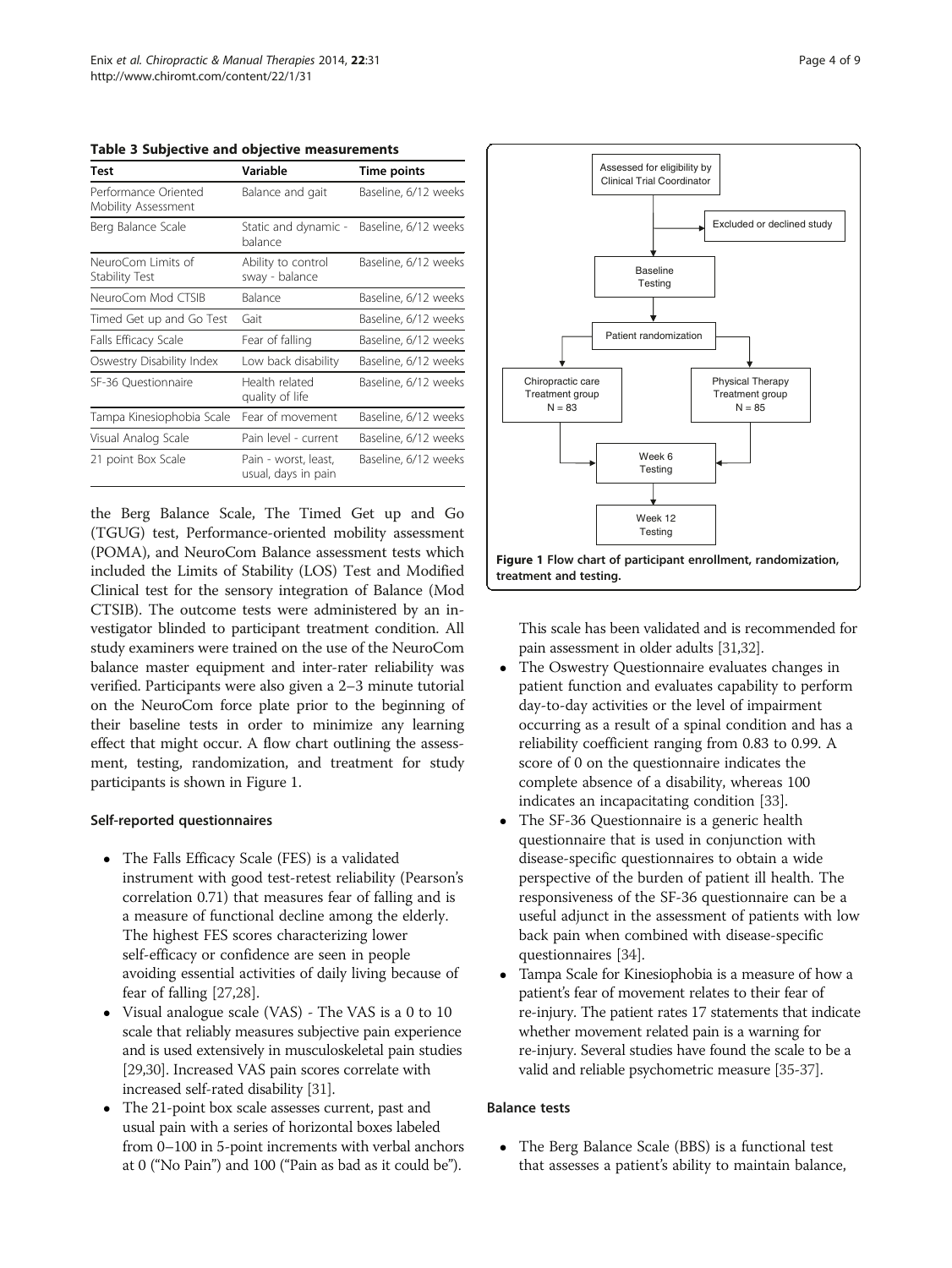either statically or while performing various functional movements, and is considered to be the gold standard among functional balance tests. The maximum score of 56 denotes good balance and a score of 45 is required for safe independent living. The test has an interrater reliability intraclass correlation coefficients of 0.98; intrarater reliability intraclass correlation coefficient 0.99 [[38-40\]](#page-8-0).

- The Timed Get up and Go (TGUG) is a sensitive and specific timed functional gait and balance test for identifying community dwelling and frail adults who are at risk for falls. It involves the patient getting up from a chair without using their arms, walking 3 meters, turning and walking back to the chair and sitting down. Mobility impairments are directly related to the time needed to complete the test [\[41-43\]](#page-8-0). The mean (95% confidence interval) TUG time for individuals at least 60 years of age is 9.4 (8.9 - 9.9) seconds [\[44\]](#page-8-0). Individuals whose TUG time exceeds this may warrant interventions directed at improving their strength, balance, and/or mobility.
- Performance-oriented mobility assessment (POMA), also known as the Tinetti balance and gait scale, is one of the most widely used assessments of balance, gait, and falls risk in older adults. The POMA includes an evaluation of balance under static and dynamic conditions and an evaluation of gait characteristics. A score of less than 19 out of 28 has a sensitivity of 68% and a specificity of 88% for predicting an individual who will have two or more falls [\[45](#page-8-0)-[47](#page-8-0)].

The NeuroCom Balance Master is a computerized testing system used to identify ankle and knee contributions to weight shifting during balance and evaluate the ability to integrate the somatosensory, vestibular and visual systems that interact during normal balance.

• The NeuroCom Limits of Stability Test (LOS) assesses a patient's ability to control voluntarily sway to various points and maintain stability at each position for brief periods of time. For each of eight trials, the patient maintains their center of gravity (COG) over the base of support as indicated by a cursor display of the COG position relative to a center target. On command, the patient moves the COG cursor as quickly and accurately as possible towards a second target located on the LOS perimeter (100% of theoretical limits of stability) and then holds a position as close to the target as possible. The patient is allowed up to 8 seconds to complete each trial. The limits of stability measures the maximum distance a person can lean in various

directions without losing balance as well as measuring the reaction time, speed, direction, and distance of the COG (Figures [2](#page-5-0) and [3\)](#page-6-0).

The scores shown in Figure [2](#page-5-0) indicate that this subject had a slower reaction time and movement velocity when leaning forward and to their left. However, compared to others in their age range, the distance they could move their COG to the target (max excursion) was above average in each direction as was their directional control. Compare this with the scores of a second subject (Figure [3\)](#page-6-0). Of specific note are the overall decreases in max excursion and directional control in each of the eight trials, specifically when attempting to move in the backward direction. Decreased values of any of the parameters can predict an increased fall risk, instability during weight-shifting activities, and inability to perform weight-shifting activities [[48,49\]](#page-8-0). The NeuroCom LOS test has shown a test-retest reliability ranging from high to low across the LOS measures (ICC2,k 0.82 to 0.48) and concurrent and construct validity of the LOS tests are not definitively established [\[50\]](#page-8-0).

 The NeuroCom Modified Clinical Test for the Sensory Integration of Balance (Mod CTSIB) measures postural sway velocity under four different conditions: eyes open on a firm surface, eyes closed on a firm surface, eyes open on a foam surface, and eyes closed on a foam surface. This test is able to identify abnormalities in somatosensory, visual, and vestibular systems related to postural control. The mCTSIB has shown to have excellent test-retest reliability (ICC =  $0.91$ ) and excellent interrater reliability ( $r = 0.99$ ) [\[51,52](#page-8-0)]. Increased sway velocity leads to postural instability, especially when performing tasks on an unstable surface or in low light or darkness. Due to the learning effect that happens when performing the test, a criterion of an 8 point improvement in the composite score is needed to indicate improvement in balance function [\[53\]](#page-8-0).

# **Treatments**

Both physical therapy and chiropractic treatments were provided at the Saint Louis University School of Medicines' Center for Biomedical and Healthcare research. Evidence based practice guidelines were followed by the chiropractors and Physical Therapist in determining treatment options for each individual patient in the study. Chiropractic care was delivered by a licensed chiropractic physician and based on standard examination findings, including orthopedic testing, range of motion assessment, and evaluation of pain or tenderness. Palpation also documented changes in tissue, asymmetry or misalignment. Chiropractic care focused on the thoracic and lumbar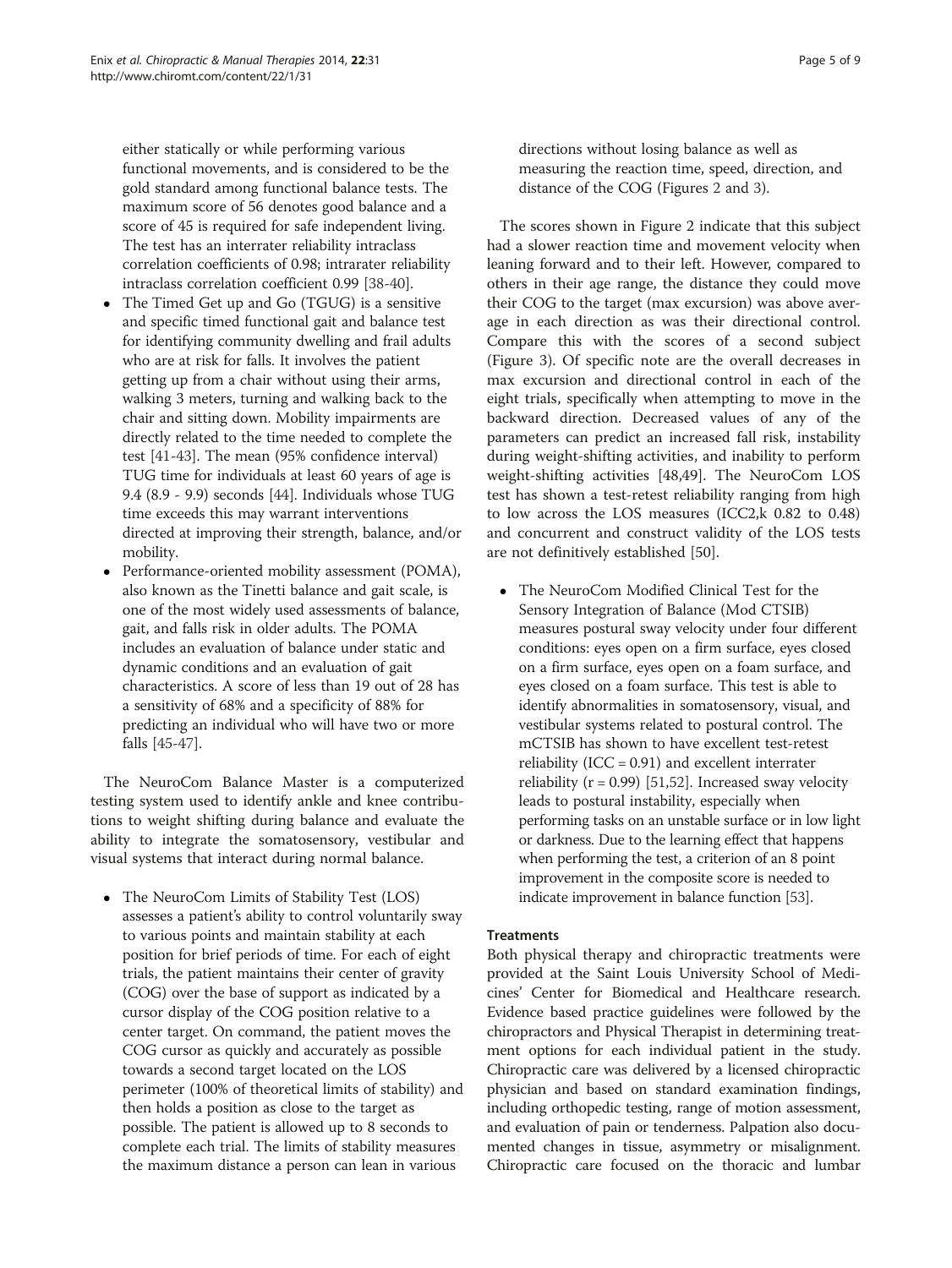<span id="page-5-0"></span>

spine and the lower extremity and included any combination of the following treatment options: manipulation, mobilization, flexion-distraction therapy and stretching and gentle soft tissue therapy with the goal of increased joint mobility, restoration of normal function, and increased flexibility. Physical therapy was delivered by a licensed Physical Therapist and based on patient history, initial patient evaluation, and examination findings. Physical therapy techniques may include any combination of the following treatment options: TENS units, interferential electrical stimulation, ultrasound, flexibility stretches, muscle endurance and strength training exercises, neuromuscular reeducation as well as instruction on proper posture and lifting techniques, safety training, and education on a home exercise program.

# Study population

All participants enrolled in this study reported had selfreported balance problems, and 72 participants (47%) had a history of falls. One hundred and eighteen participants (70.2%) reported current low back pain (LBP) at baseline testing, and 50 participants (29.8%) reported no back pain. The presence of back pain had no effect on randomization and was identified at baseline testing with the VAS and 21 point box pain scale. Eighty five participants (50.6%) were randomized into the physical therapy group and eighty three (49.4%) were randomized into the chiropractic care group. The physical therapy group consisted of fifty seven participants (67.1%) with LBP and twenty eight participants (32.9%) without LBP. The chiropractic group consisted of sixty one participants (73.5%) with LBP and twenty two participants (26.5%) without LBP. The number of participants enrolled met power calculations for adequate sample size.

#### Data analysis and sample size

This randomized, controlled mixed-model design included a repeated measures variable for time (baseline, week 6, & week 12) and a between subjects variable for treatment (chiropractic vs. physical therapy). This intention-to-treat design data analysis included a mixed-model analysis of variance (ANOVA) ( $p < 0.05$ ) for each outcome measure, with a Bonferroni correction of  $p < 0.017$  for the main balance measures and  $p < 0.025$  for main pain measures (SPSS Statistics version 20.0, IBM Corp., Somers, NY). The power to detect a main effect of study group (chiropractic vs. physical therapy) is a function of sample size  $(n = 75$  per group) and the alpha level of 0.05 for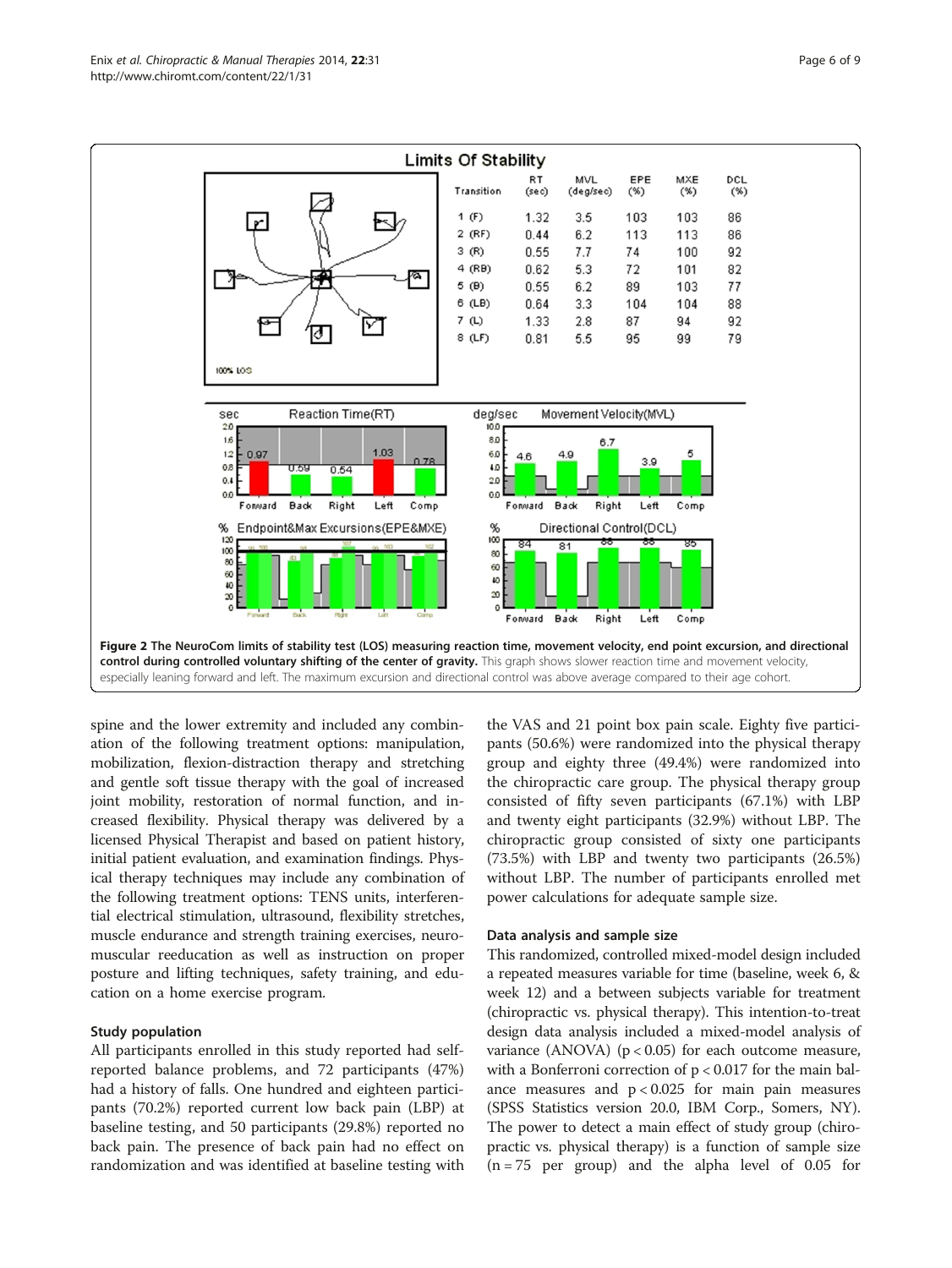<span id="page-6-0"></span>

statistical significance. At a power level of 1-  $\beta = 0.80$ , this study was sufficiently powered to detect a main effect of treatment group at effect sizes of  $f > 0.19$  to evaluate the primary study outcome measures. The values of the f effect size are interpreted as follows: 0.10-0.24 is considered small effects, 0.25-0.39 is considered medium effects, and values > 0.40 are considered large effects [[54,55](#page-8-0)]. Data will be screened prior to the main data analysis following standard procedures [\[56](#page-8-0)].

## **Discussion**

While they represent the fastest growing segment of the population, only 4.6 percent of adults over the age of seventy utilize chiropractic care [\[57](#page-8-0)]. Studies involving chiropractic care as a treatment option for balance problems in this age cohort also remain under represented [[1,25](#page-7-0)]. There remain important research questions we hope to address in this study. Consistent with the goals of evidence based care, increasing the number of effective patient treatment options is a primary aspect of this study. A direct comparison between chiropractic care and physical therapy outcomes adds to the evidence based guidelines for the geriatric patient. To further define the effectiveness of specific treatments on patient reaction time, postural control, and gait characteristics, multiple functional performance tests and self-report questionnaires were performed.

The strength of this study included well-defined treatment protocols, with equal numbers of participants and gender representation randomized into those groups. The gender allocation in this study was comparable to that of the general geriatric population. Even though LBP was not considered in the randomization process, there were an equal number of participants with LBP in the chiropractic care and physical therapy groups. There was also a comparable distribution of participant comorbidities between the two treatment groups. To ensure consistency of care, all treatments were provided by the same chiropractor and physical therapist, both having previous experience focusing on geriatric care. Considering the advanced age of some participants, completion of all testing sessions was issue. Some potential subjects had difficulty acquiring transportation to and from clinic sites. Older adults who resided in long term care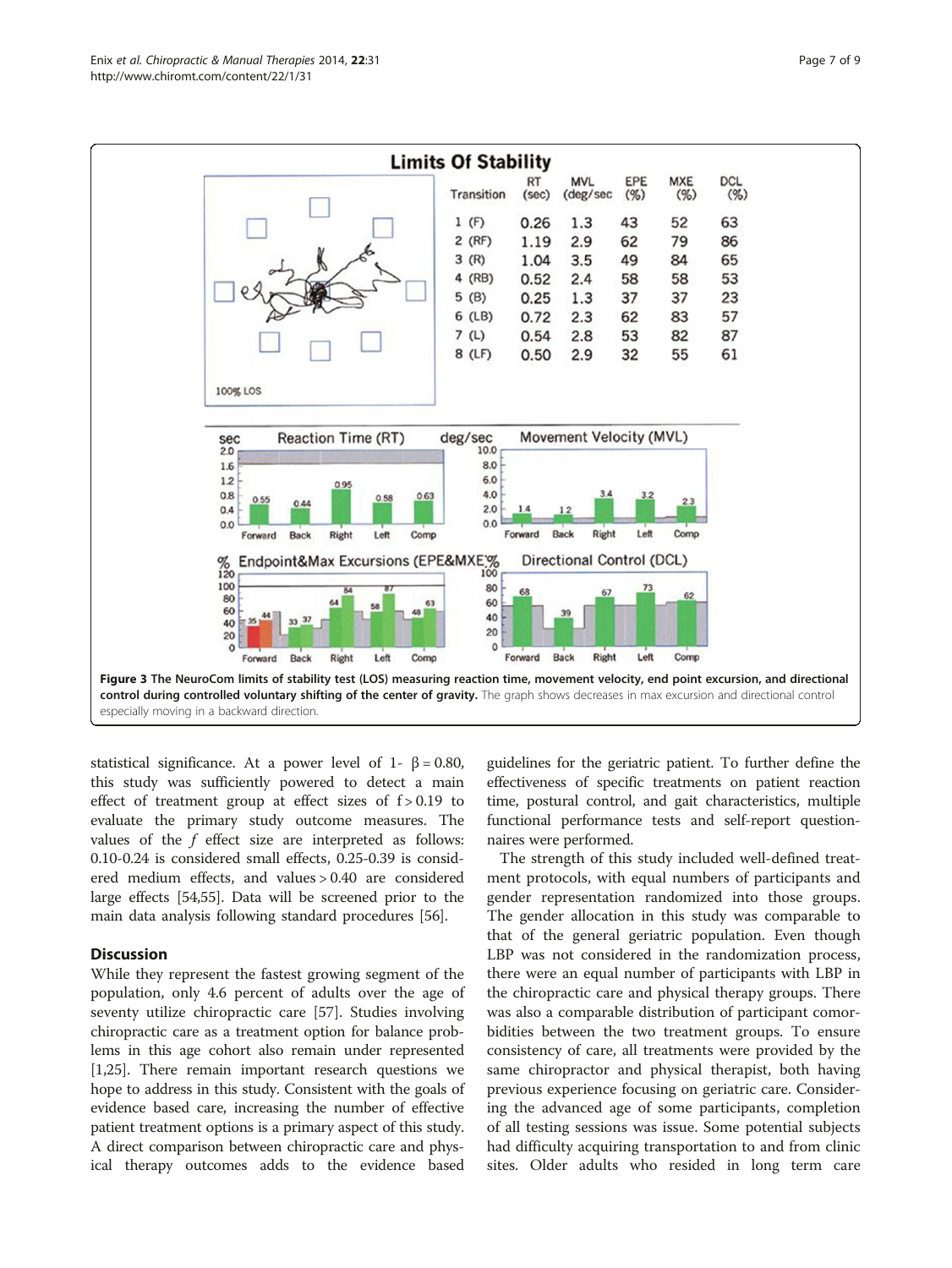<span id="page-7-0"></span>facilities, were home bound, or did not speak English were not represented in this study.

Many novel therapies and rehabilitation techniques involving older adults with postural control problems are of unknown effectiveness and warrant further investigation [[55](#page-8-0)]. This randomized controlled clinical trial compared chiropractic and physical therapy for older adults with balance problems and with or without low back pain.

### Conclusion

The methodology and patient demographics from a 4 year prospective, randomized controlled double blinded clinical trial is presented. This study evaluated chiropractic or physical therapy as a treatment for geriatric patients with balance disorders and with or without low back pain.

#### Consent

Written informed consent was obtained from all study participants. University ethics committee approval was obtained for this study.

#### Competing interests

The authors declare that they have no competing interests.

#### Authors' contributions

All authors contributed to this clinical trial and the manuscript. DE is the study principal investigator and program director. DE, JF & TM contributed to the study design. DE and KS reviewed the literature and created the first manuscript draft, TM was responsible for analysis and interpretation of data. All authors provided critical review and approved the final manuscript.

#### Acknowledgements

The authors would like to thank graduate student Robbyn Keating for manuscript review.

#### Grants

This research was funded by grant award number 1 R18HP15125-01-00 from the U.S. Department of Health and Human Services (HHS); Health Resources and Services Administration (HRSA).

#### Author details

<sup>1</sup>Research Division, Logan University, 1851 Schoettler Rd, Chesterfield, MO 60317, USA. <sup>2</sup>Department of Neurology & Psychiatry, Saint Louis University School of Medicine, St. Louis, MO 63104, USA. <sup>3</sup>Department of Internal Medicine & Division of Geriatrics, Saint Louis University School of Medicine, St. Louis, MO 63104, USA.

#### Received: 10 January 2014 Accepted: 26 August 2014 Published online: 13 September 2014

#### References

- Bressler HB, Keyes WJ, Rochon PA, Badley E: The prevalence of low back pain in the elderly: a systematic review of the literature. Spine 1999, 24(17):1813–1819.
- 2. Weiner DK, Sakamoto S, Perera S, Breuer P: Chronic low back pain in older adults: prevalence, reliability, and validity of physical examination findings. J Am Geriatr Soc 2006, 54(1):11–20.
- Strine TW, Hootman JM: US national prevalence and correlates of low back and neck pain among adults. Arthritis Rheum 2007, 57(4):656–665.
- 4. Deyo RA, Mirza SK, Martin BI: Back pain prevalence and visit rates: estimates from U.S. national surveys, 2002. Spine 2006, 31:2724–2727.
- Jacobs J, Andersson GBJ, Bouchard JE, Bozic KJ, Campbell RM, Cisternas MG, Correa A, Cosman F, Cragan JD, D'Andrea K, Doernberg N, Dormans JP, Elderkin AL, Fershteyn Z, Foreman AJ, Gitelis S, Gnatz SM, Haralson RH, Helmick CG, Hochberg MC, Hu S, Katz JN, King T, Kirk R: United States Bone & Joint Decade: the burden of musculoskeletal diseases in the United States. 2nd edition. Rosemont, IL: American Academy of Orthopaedic Surgeons; 2011. ISBN 978-0-89203-749-0 ISBN 978-0-89203-533-5.
- 6. Blake AJ, Morgan K, Bendall MJ, Dallosso H, Ebrahim SBJ, Arie THD, Fentem PH, Bassey EJ: Falls by elderly people at home: prevalence and associated factors. Age Ageing 1988, 17(6):365–372.
- 7. Hicks GE, Gaines JM, Shardell M, Simonsick EM: Associations of back and leg pain with health status and functional capacity of older adults: findings from the retirement community back pain study. Arthritis Rheum 2008, 59(9):1306–1313.
- 8. Leveille SG, Jones RN, Kiely DK, Hausdorff JM, Shmerling RH, Guralnik JM, Kiel DP, Lipsitz DA, Bean JF: Chronic musculoskeletal pain and the occurrence of falls in an older population. JAMA 2009, 302(20):2214–2221.
- 9. Michael YL, Whitlock EP, Lin JS, Fu R, O'Connor EA, Gold R: Primary carerelevant interventions to prevent falling in older adults: a systematic evidence review for the U.S. Preventive Services Task Force. Ann Intern Med 2010, 153(12):815–825.
- 10. Sterling M, Jull G, Wright A: The effect of musculoskeletal pain on motor activity and control. J Pain 2001, 2(3):135-145.
- 11. Brumagne S, Cordo P, Lysens R, Verschueren S, Swinnen S: The role of paraspinal muscle spindles in lumbosacral position sense in individuals with and without low back pain. Spine 2000, 25(8):989–994.
- 12. Hides JA, Stokes MJ, Saide M, Jull GA, Cooper DH: Evidence of lumbar multifidus muscle wasting ipsilateral to symptoms in patients with acute/subacute low back pain. Spine 1994, 19(2):165–172.
- 13. Hungerford B, Gilleard W, Hodges P: Evidence of altered lumbopelvic muscle recruitment in the presence of sacroiliac joint pain. Spine 2003, 28(14):1593–1600.
- 14. Melzer I, Benjuya N, Kaplanski J: Postural stability in the elderly: a comparison between fallers and non-fallers. Age Ageing 2004, 33(6):602–607.
- 15. Sipko T, Kuczynski M: The effect of chronic pain intensity on the stability limits in patients with low back pain. J Manipulative Physiol Ther 2013, 36(9):612–618.
- 16. Jones SL, Henry SM, Raasch CC, Hitt JR, Bunn JY: Individuals with nonspecific low back pain use a trunk stiffening strategy to maintain upright posture. J Electromyography Kinesiol 2012, 22(1):13–20.
- 17. Jacobson GP, Newman CW, Kartush JM: Handbook of balance function testing. In Thompson Delmar Learning. 1st edition. NY: Cengage Learn; 1997:9. ISBN 1-5659-3907-7.
- 18. Barnett A, Smith B, Lord SR, Williams M, Baumand A: Community-based group exercise improves balance and reduces falls in at-risk older people: a randomized controlled trial. Age Ageing 2003, 32(4):407–414.
- 19. Chang J, Morton S, Rubenstein L, Mojica W, Maglione M, Suttorp M: Interventions for the prevention of falls in older adults: a systematic review and meta-analysis of randomized clinical trials. Br Med J 2004, 328:680–688.
- 20. Sherrington C, Whitney JC, Lord SR, Herbert RD, Cumming RG, Close JC: Effective exercise for the prevention of falls: a systematic review and meta-analysis. J Am Geriatr Soc 2008, 56(12):2234–2243.
- 21. Keller TS, Colloca CJ, Gunzburg R: Neuromechanical characterization of in vivo lumbar spinal manipulation. Part I: vertebral motion. J Manipulative Physiol Ther 2003, 26(9):567–578.
- 22. Keller TS, Colloca CJ, Moore RJ, Gunzburg R, Harrison DE: Increased multiaxial lumbar motion responses during multiple-impulse mechanical force manually assisted spinal manipulation. Chiropr Osteopat 2006, 14:6.
- 23. Mieritz RM, Hartvigsen J, Boyle E, Jakobsen MD, Aagaard P, Bronfort G: Lumbar motion changes in chronic low back pain patients: a secondary analysis of data from a randomized clinical trial. Spine J 2014, 7:S1529-9430(14)00239-3.
- 24. Imagama S, Ito Z, Wakao N, Seki T, Hirano K, Muramoto A, Sakai Y, Matsuyama Y, Hamajima N, Ishiguro N, Hasegawa Y: Influence of spinal sagittal alignment, body balance, muscle strength, and physical ability on falling of middle-aged and elderly males. Eur Spine J 2013, 22(6):1346–1353.
- 25. Hawk C, Cambron JA, Pfefer MT: Pilot study of the effect of a limited and extended course of chiropractic care on balance, chronic pain, and dizziness in older adults. J Manipulative Physiol Ther 2009, 32(6):438–447.